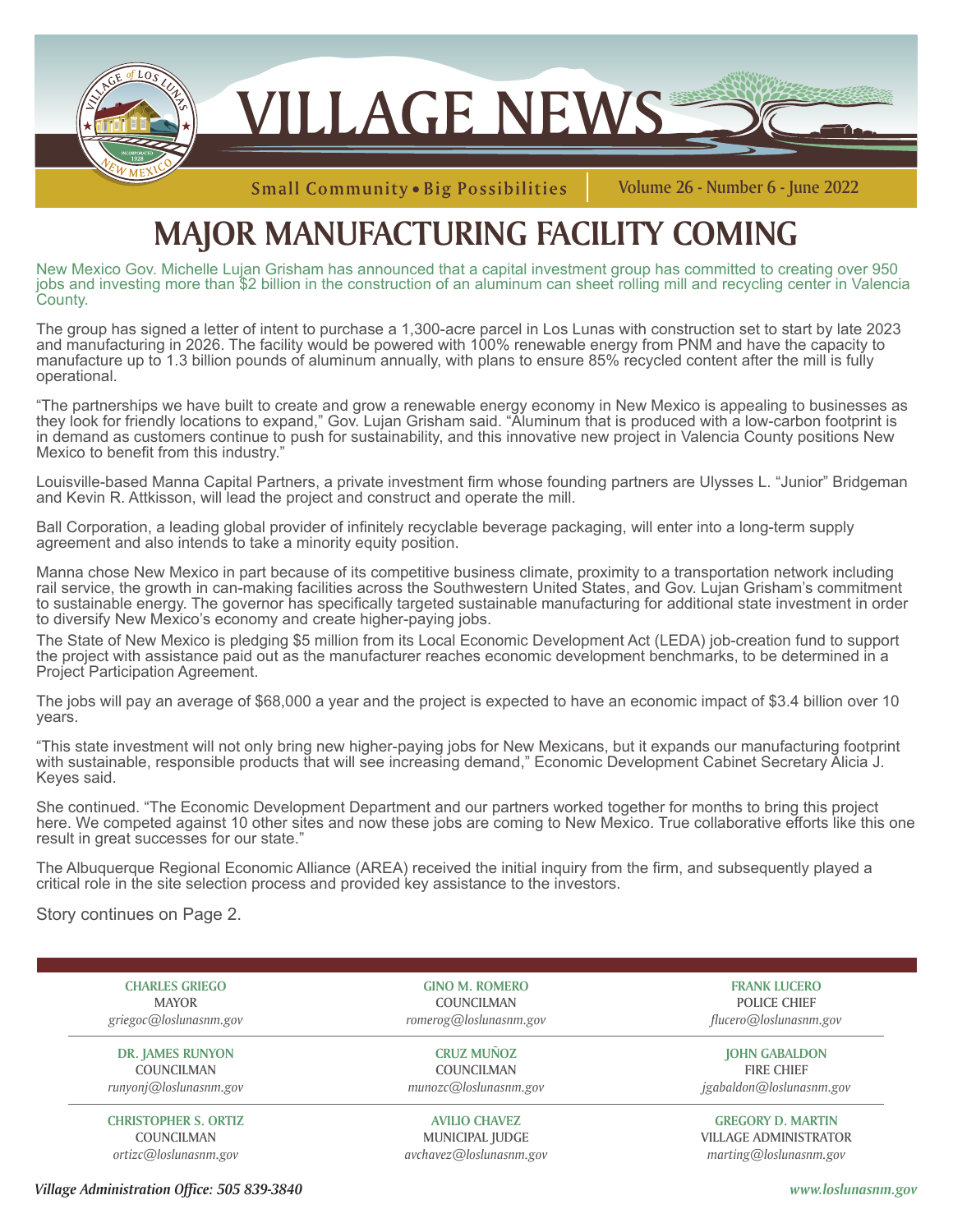## **MAJOR MANUFACTURING FACILITY COMING cont...**

"Since last August, when AREA was contacted by Manna Capital Partners and introduced to its project, AREA's Director of Business Development Grant Taylor has worked as a central point to collect data, make partner connections, and turn over every stone that helped the company to make its decision to locate in the region," Danielle Casey, president and CEO of AREA, said. "Manna's team has demonstrated that it will be a tremendous corporate citizen in the state and an employer of choice in the region. From Gov. Lujan Grisham to Los Lunas Mayor Charles Griego and numerous economic development partners in between, we're grateful to everyone's investment and ongoing stewardship to ensure this project's success."

The global demand for aluminum cans is expected to see strong growth over the next decade. From wine to hard seltzer and flavored water to energy drinks, canned beverages are growing and preferred by consumers.

"There is increasing demand for recycled aluminum packaging from beverage makers driven by a push for sustainability. New Mexico has given us the opportunity to respond with what we expect to be the newest state-of-the-art aluminum rolling mill in North America. This project will positively impact people's lives and is a win-win for everybody," Junior Bridgeman, managing partner of Manna Capital Partners, said.

The Village of Los Lunas is also assisting the manufacturer with the issuance of Industrial Revenue Bonds and will act as the fiscal agent. The project may also qualify for a percentage of the GRT it spends on construction to be rebated, under a 2021 law signed by Gov. Lujan Grisham that allows for a portion of construction-related gross receipts tax to be rebated back to companies for large, significant, job-creating projects.

"Manna Capital Partners planned investment in the Village of Los Lunas is a tremendous win for our community as we continue to work each day to retain and attract businesses and employees. It sends a strong message that our community is growing, thriving, and an attractive place for companies to locate and succeed," Los Lunas Mayor Charles Griego said.

"This is a great day for the Village of Los Lunas, Valencia County, the Greater Albuquerque metro, and the state of New Mexico," said Griego. "The jobs and the investment will reverberate for years and generations to come. The Economic Development Department and AREA played a significant role in making the overall process seamless and deserve a special thank you for their continued support."

The assistance is pending formal review and approvals from the governing bodies of Valencia County and the Village of Los Lunas.

The Public Service Company of New Mexico is working closely with Manna throughout the process to ensure renewable energy goals are realized. The manufacturing process will require in excess of 500,000 megawatts of electricity a year.

"PNM is proud of the work we've done to move our electric generation closer and closer to 100% carbon free. Working together with the Governor and her administration, New Mexico's clean energy transition efforts are being noticed by companies who value environmentally sustainable energy. Our combined efforts are providing economic opportunities and new jobs to New Mexicans," said PNM CEO and Chairman of the Board Pat Vincent-Collawn.

#### **FIRE DANGER!**

New Mexico is currently suffering from a drought. Fires have ravaged many areas of New Mexico. This is not a time to be playing with any kind of fire.

Be extremely careful everywhere and be aware of what may be going on around you especially if it concerns fire.

Keep Los Lunas, Valencia County and New Mexico safe!

### **NEW ADDRESS**

The mailing address for the Village of Los Lunas is now 660 Main Street NW Los Lunas, NM 87031.

Please update your records with this change of address.

The mailing address had been P.O. Box 1209, Los Lunas NM 87031.

**BE MINDFUL OF BIRDS**

Thanks to Los Lunas resident Sarina Gutierrez for this wildlife reminder in the Village.

Now that we are well into warm weather, people need to be mindful of the wildlife in the area.

People should take care not to attract unwanted visitors by leaving food out that is tempting to wildlife, in particular bird feeders should be placed strategically.

Everyone likes to watch birds close up which can be harmless enough. However, feeders attract cats who catch the birds, which is cat nature. Bird seed on the ground attracts mice which attracts cats and snakes! Then you've got a mouse, cat, snake infestation!

Squirrels will also be brought in by the free meal and be a target for dogs, cats and snakes.

Watch all birds responsibly. Place feeders high and away from adjacent structures. Clean the fallen seeds away often to avoid critters gathering on the ground.

The Village Code Enforcement team, who have to respond to calls of "pests," will be thankful for the consideration of everyone in the Village who takes the time and make these simple changes to feeders.

*Village Administration Office: 505 839-3840 www.loslunasnm.gov*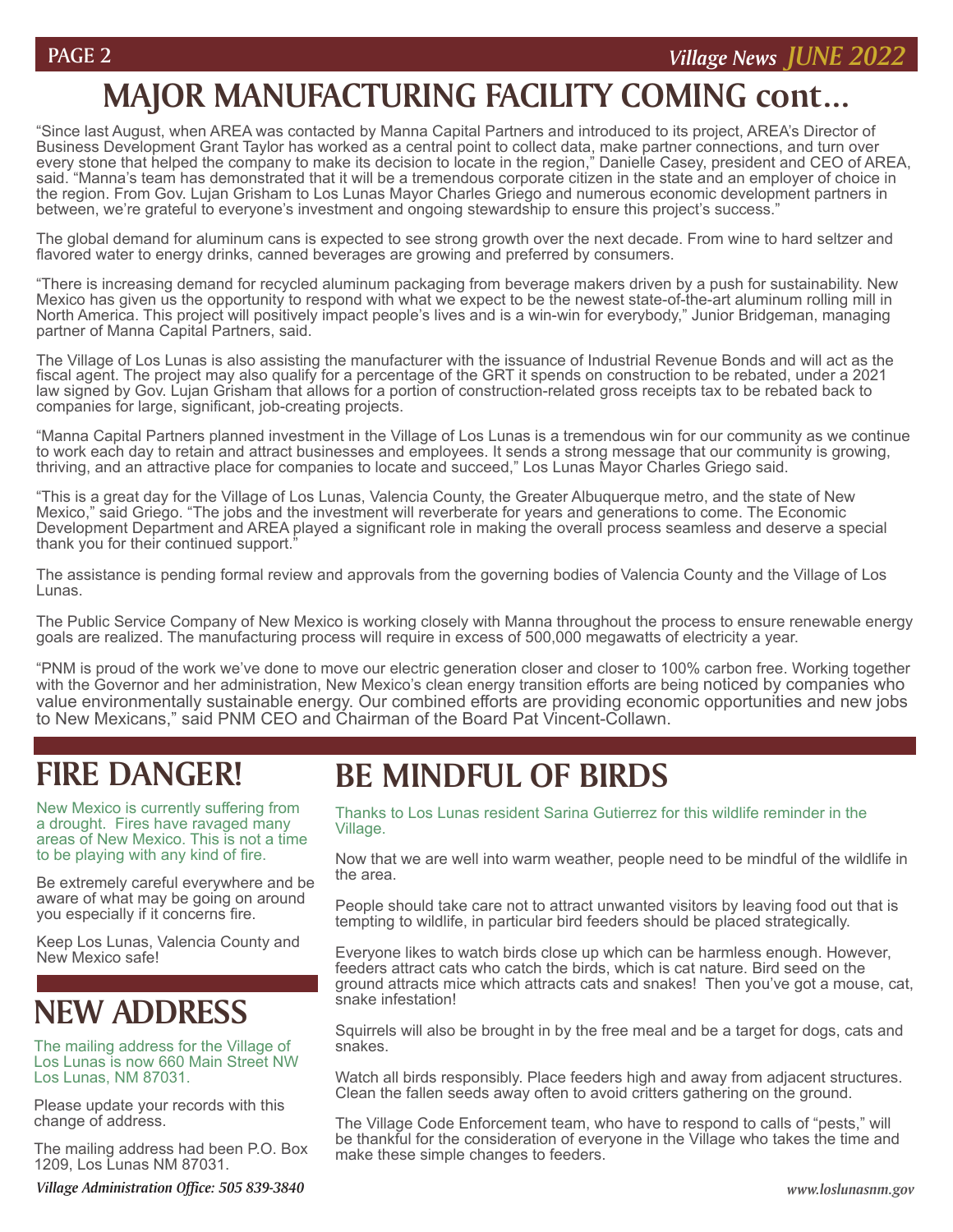#### PAGE 3 *Village News JUNE 2022*

# **4TH OF JULY CELEBRATION**

The 2022 4th of July Celebration will take place at the Los Lunas Sports Complex, located at the intersection of Morris Road and NM Hwy 314.

There will be food, live music, beer garden, entertainment for the kids, an artisan market, and one of the largest fireworks displays in the state! Among the entertainers will be Baracutanga and Daniel Solis. Applications for food and artisan vendors are being accepted.

• Incomplete applications will not be considered.

• All current documents and photos must be included with the application.

• Do not pay the fee until a confirmation email has been received.

• Do not apply for a Temporary Food Permit until you have received a confirmation email stating you have been accepted as a vendor.

• You will be notified of your participation status following the event's application deadline.

#### **Food Truck Information**

• Seeking the finest local, creative cuisine (freshly made / prepared preferred).

• The fee to participate is \$250 for full service food vendor, \$100 for specialty vendor.

#### **Artisan Market Vendors Details**

• Locally handcrafted items or preprepared artisanal food and drink only.

• Reselling a previously manufactured craft item will not be accepted.

• The fee to participate as a market vendor is \$25.

• Fee includes a space in the artisan tent, with 10' of frontage, one 6' table, and two chairs.

Los Lunas Parks & Recreation reserves the right to select vendors it deems appropriate for any given event. Priority is given first to local artisans and crafters.

Factors involved in the decision include, but are not limited to: quality of product, quality of presentation, uniqueness, clarity of application, past performance and presentation at Village sponsored events.

### **SPECIAL LOS LUNAS EVENTS**

#### The Village of Los Lunas Parks and Recreation Department hosts a variety of special events among which include.

- King of the Hill
- Egg Hunt
- Fourth of July Parade
- Fourth of July Celebration
- Halloween Extravaganza
- Christmas Parade
- Santa Claus is Coming to Town & Tree Lighting
- Light Up the Village

Parks and Recreation also coordinates:

- Badlands Drive In events
- Daniel Fernandez Recreation Center
- Fitness Center Fitness Classes
- Open Basketball Gym
- The Dance Program
- Sports
- Adult Sports
- Youth Sports
- Valencia County Senior Olympics E-Sports
- Open Space

Check out www.loslunasnm.gov.

## **GOLF TOURNAMENT FOR LL SCHOOLS**

Los Lunas Schools ninth annual golf tournament will be held at at Isleta Eagle Golf Course on Thursday, June 9, 2022.

For more info and the entry form see this web page: http://www.llschools.net/ news/I I s golf tournament.

## **DRIVE-IN THEATER OPEN**

The Los Lunas drive-in theater is open at the former Badlands BMX Park on NM Hwy 314.

Check the Village website, loslunasnm. gov, to find out what movie is playing and when. Movies are often coordinated with special events or holidays, You can pay for movie tickets on line.

## **DON'T WASTE WATER!**

The hot months are upon us. Village residents need to avoid wasting water.

Residents should follow Municipal Ordinance 8.24.040 Water Waste Restrictions through September 30.

Spray irrigation is allowed only between 6 p.m. and 10 a.m.

Water waste must not flow onto adjacent properties or public right-of-way whether served by the municipal water utility or by a private well.

Shut-off nozzles are required on any hoses used for hand watering, vehicle or equipment washing, or other outdoor uses.

Water waste restrictions do not apply to:

- Outdoor watering performed with permanent drip irrigation system, subsurface irrigation, harvested water, or gray water;
- Watering of containerized plants and nursery plant stock;
- Repair and maintenance of irrigation systems;
- Single-day irrigation for application of chemicals for landscape maintenance;
- Nonprofit car washes held as fundraisers, if vehicles are washed using handheld buckets and hoses equipped with shut-off nozzles.

Additional restrictions may be applied during declared drought or emergency events.

For more information call or email the Public Works Office at 505 352-7629 or jaramillom@loslunasnm.gov.

### **VIOLA LUNA EXHIBIT**

The opening reception for the Viola Luna exhibit at the Village Museum of Heritage & Arts will be Saturday, June 25, 2022, from 2 p.m. to 4 p.m. at the museum, located at the downtown water tower at Main Street and Luna Avenue.

Luna's work will be on display because she was the winner of the 2021 Adult Juried Art Show. The dates of Luna's show are June 25, 2022, through July 30, 2022.